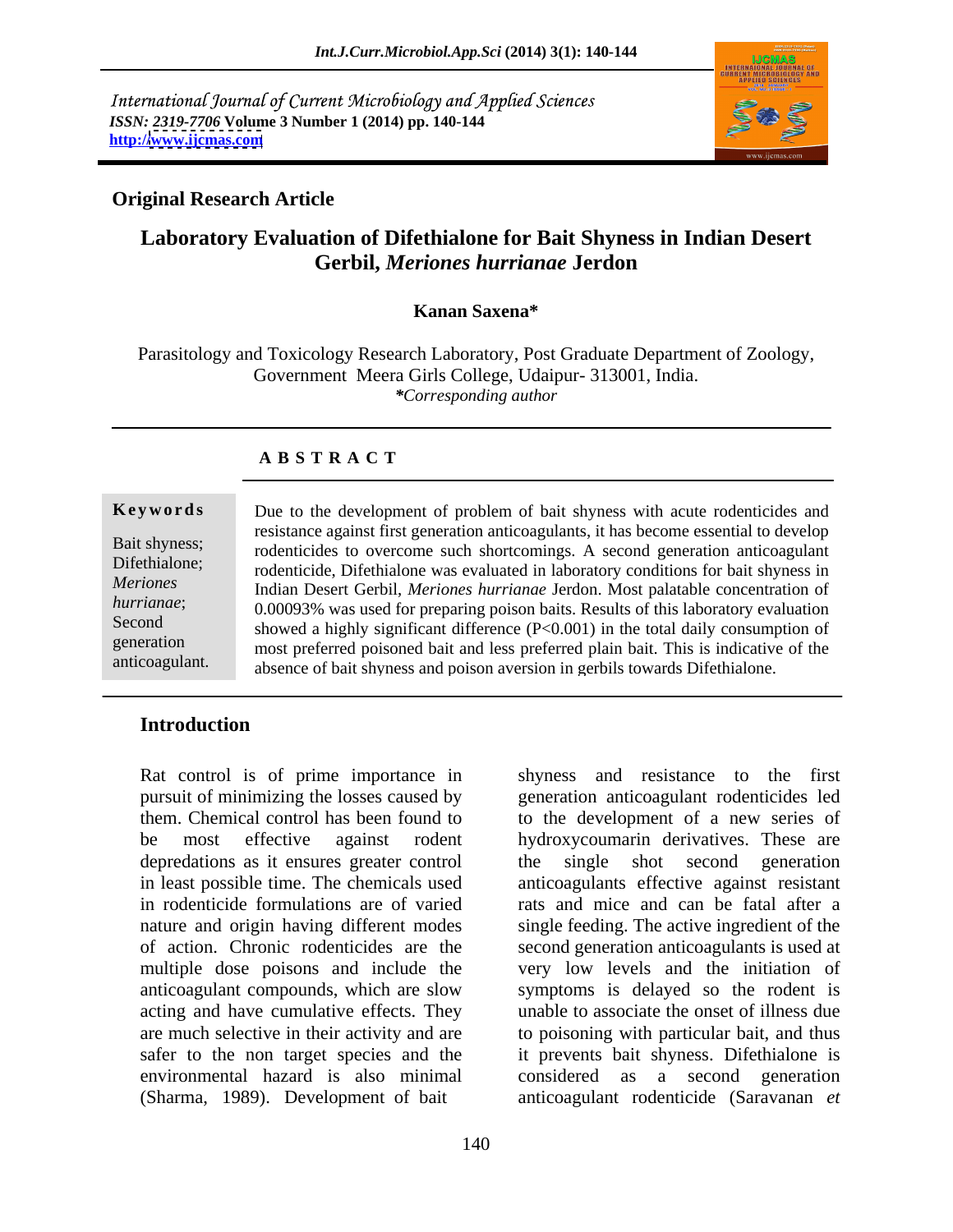*al*., 2003). Its anticoagulant activities on several rodent species in field and Cage baiting was done for the conduction laboratory conditions have been described by Lechevin, (1987), Lechevin and Poche, (1988). Difethialone is thus tested in the laboratory in the present study for bait<br>shyness in the field rodents. Meriones shyness in the field rodents, *Meriones*  The experiment was conducted to

# **Materials and Methods** two phases.

## **Test Animal**

The Indian desert gerbil, *Meriones hurrianae* was used as the test species in the study. It is the major pest in the arid and semi-arid regions of Northern India and poses a threat to Kharif crop fields and<br>
grasslands. Gerbils captured from the local Phase B grasslands. Gerbils captured from the local surroundings were acclimatized to the laboratory conditions, maintained on a<br>
The most preferred flour was mixed with<br>
palatable diet (Rat feed: Hindustan Lever 2% groundnut oil and 2% sugar in palatable diet (Rat feed: Hindustan Lever 2% groundnut oil and 2% sugar in<br>Ltd. New Delhi India) for 7 days and calculated amount of Difethialone Ltd., New Delhi, India) for 7 days and fresh water was made available ad libitum. Test Rodenticide - Difethialone, a second generation anticoagulant rodenticide is a product patented by LIPHA OF France poison bait was given to the gerbils of and is marketed under the trade name IM Phase B for four days, starting from the and is marketed under the trade name LM Phase B for four days, starting from the - 2219. Its empirical formula is -  $C_{31}H_{23}BrO_2S$  and the chemical formula is plain bait (second preferred). Water was<br>3-13- $(4)$ - bromo 11 1'-binhenvll-4vl)-1 2 given ad libitum. Difference in  $3-[3-(4'-bromo [1, 1'-bipheny]]-4yl)-1, 2,$ 3, 4-tetrahydro-1-1naphthlenyl]-4- consumption of the two baits was analysed hydroxy. The technical compound is a statistically. liquid concentrate containing LM-2219 (1.25 gm/litre).

Calculated quantity of the technical In the Phase A of the experiment, the concentrate containing 1.25 gm/litre consumption of bajra, i.e. the most Difethialone was mixed with bajra flour + preferred food was more than the less 2% sugar + 2% refined groundnut oil to <br>preferred food i.e. wheat. A highly obtain the desired concentration of the significant (P< 0.001) difference was poison bait. Plain bait was prepared noticed in the mean daily consumption of without the rodenticide and contained all the ingredients.

Mode of administration of rodenticide of bait shyness tests.

## **Experimental Design**

*hurrianae*. evaluate bait shyness in adult gerbils of both the sexes. The test was completed in two phases.

## **Phase A**

Healthy adult gerbils were given two types of flour baits, the most preferred and the second preferred flour bait for three days. Water was made available ad libitum.

### **Phase B**

The most preferred flour was mixed with 2% groundnut oil and 2% sugar in calculated amount of Difethialone concentrate (1.25 gm/litre) to prepare poison bait of 0.00093% concentration (most palatable concentration). This poison bait was given to the gerbils of Phase B for four days, starting from the fourth day and given simultaneously with plain bait (second preferred). Water was given ad libitum. Difference in statistically.

# **Results and Discussion**

**Bait Formulation**  The experiment was carried out in two phases as shown in the table.1.

> preferred food i.e. wheat. A highly bajra and wheat.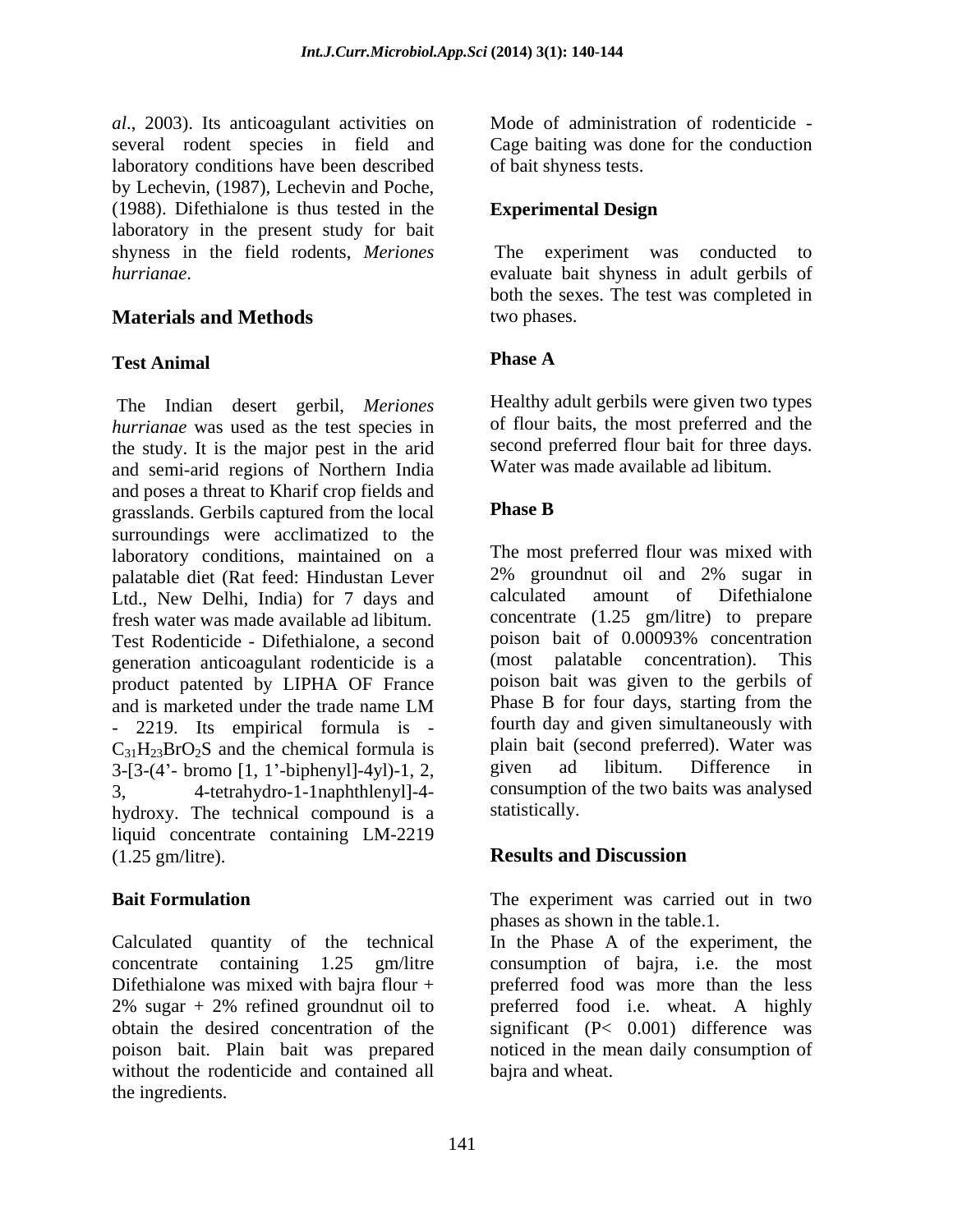| Phase A        |                           |         |                         |                           |  |
|----------------|---------------------------|---------|-------------------------|---------------------------|--|
| <b>Carrier</b> | Mean daily intake of food |         | <b>Mean total daily</b> | <b>Rank of</b>            |  |
| food           | $(gm/kg.$ body wt.)       |         | intake (gm/kg.          | preference                |  |
|                | $1st$ day                 | ` dav   | ` dav                   | body wt.)                 |  |
| Bajra          | $136.20 \pm$              | 143.61  | $138.72 \pm$            | $139.51 \pm 1.88$         |  |
|                | 0.88                      | 0.85    | 1.10                    |                           |  |
| Wheat          | $93.20 \pm 0.52$          | 109.15: | $101.30 \pm$            | $101.21 \pm 3.97^{\circ}$ |  |
|                |                           | 1.10    | 1.00                    |                           |  |

**Table.1** Bait Shyness with Difethialone (0.00093% concentration) in *Meriones hurrianae* Jerdon

|                | Phase B             |                                             |                         |                  |                                                                                                                                                       |                           |
|----------------|---------------------|---------------------------------------------|-------------------------|------------------|-------------------------------------------------------------------------------------------------------------------------------------------------------|---------------------------|
| <b>Carrier</b> |                     | Mean daily intake of food (gm/kg. body wt.) | <b>Mean total daily</b> | <b>Rank of</b>   |                                                                                                                                                       |                           |
| food           | 4 <sup>tn</sup> day | 5 <sup>th</sup> dav                         | 6 <sup>tn</sup> day     | $7th$ day        | intake (gm/kg.                                                                                                                                        | $\blacksquare$ preference |
|                |                     |                                             |                         |                  | body wt.)                                                                                                                                             |                           |
| Bajra          | $138.94 \pm 0.79$   | $142.36 \pm 0.80$                           | $139.91 \pm 0.71$       | $127.84 \pm 1.2$ | $136.51 \pm 3.13$                                                                                                                                     |                           |
| 0.00093        |                     |                                             |                         |                  |                                                                                                                                                       |                           |
| %Difet-        |                     |                                             |                         |                  |                                                                                                                                                       |                           |
| hialone        |                     |                                             |                         |                  |                                                                                                                                                       |                           |
| Wheat          |                     |                                             |                         |                  | $112.30 \pm 0.60^{\circ}$ 113.64 $\pm$ 0.39 <sup>c</sup> 117.65 $\pm$ 0.60 <sup>c</sup> 116.19 $\pm$ 0.66 <sup>c</sup> 114.94 $\pm$ 1.25 <sup>c</sup> |                           |

Values are expressed as mean  $\pm$  S.E. Data significantly different from Bajra is indicated as c: P<0.001

In Phase B of the experiment, the test poisoned bait bajra decreased on the  $7<sup>th</sup>$ rodenticide, Difethialone was added to the day also. The difference between the most preferred food i.e. bajra flour. On the intake of bajra (poisoned bait) and wheat 4<sup>th</sup> day, the consumption of bajra (along (poison free bait) was noted to be highly  $4<sup>th</sup>$  day, the consumption of bajra (along with the toxicant) decreased non significant (P<0.001). Highly significant significantly (P< 0.05). The intake of difference in the total daily intake of most poisoned bait bajra was still higher than<br>that of plain bait, wheat. On the  $5<sup>th</sup>$  day, that of plain bait, wheat. On the  $5<sup>th</sup>$  day, preferred but plain food indicates the (2<sup>nd</sup> day of poison baiting), the absence of bait shyness and poison consumption of bajra increased again as aversion for Difethialone. Also, the poison compared to the plain bait and the bait shows good palatability. It has been difference in the intake of the two was found palatable and efficacious in both highly significant (P< 0.001). The laboratory (Nahas *et al*., 1989) and field consumption of poisoned bait bajra tests (Marshall, 1992, Saxena *et al*., 1992) decreased on the  $6^{th}$  day  $(3^{rd}$  day of poison baiting) but it was significantly high (P<0.001) than the intake of less preferred plain bait. With the onset of sickness due much practical importance from the point to poisoning, the total intake of poison bait of view of optimizing the control success

 $\int^{\text{th}}$  day  $(3^{\text{rd}}$  day of poison against Norway rats and mice. th preferred but poisoned food and less

reduced. The mean daily intake of in several rodent species. First generationThe phenomenon of bait shyness is of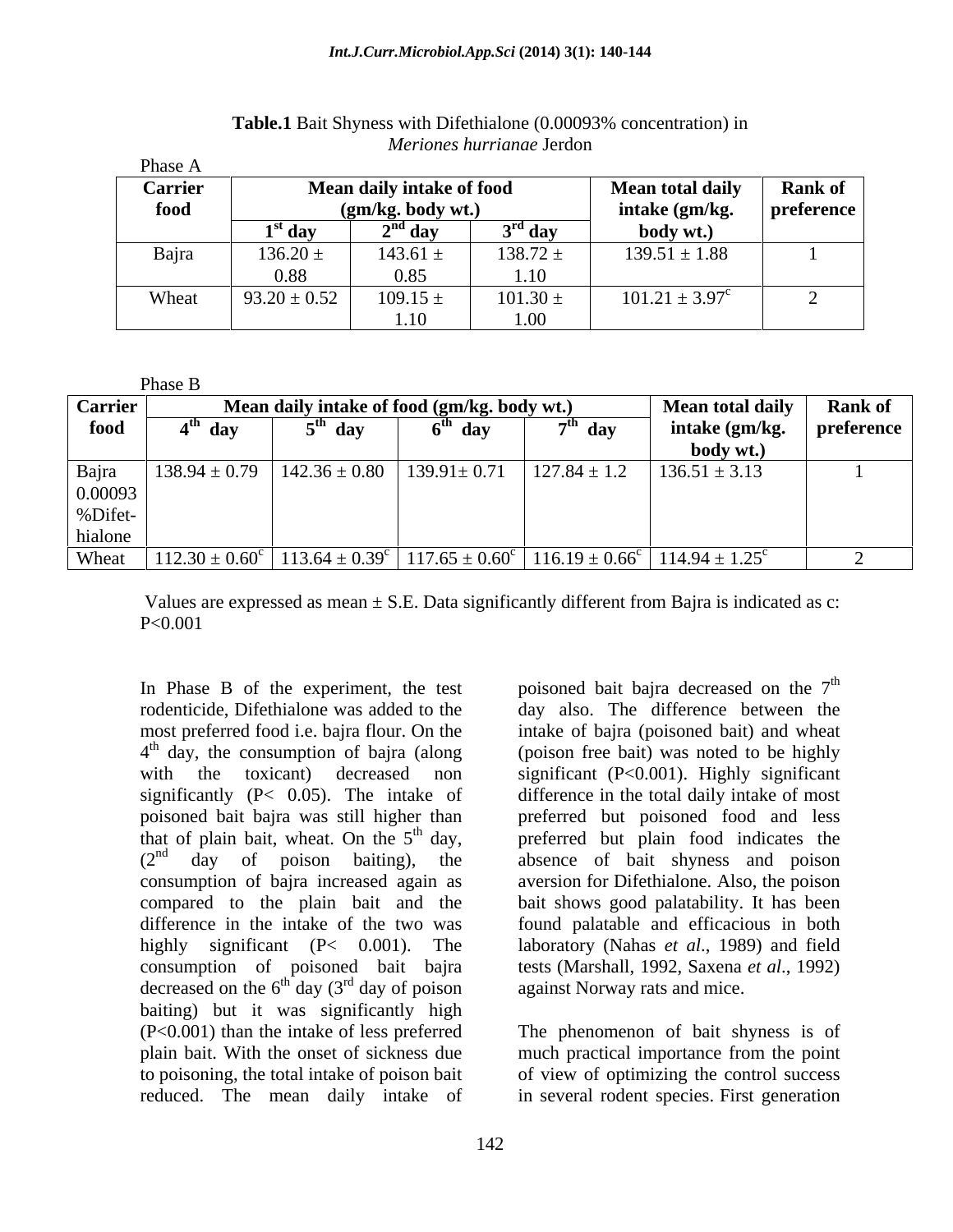anticoagulant rodenticides generally have very effective in controlling gerbils in the shorter elimination half-lives field conditions too. (Vandenbroucke, 2008) and require higher concentrations to accumulate the lethal dose, and are less toxic than second generation agents. Cholecalciferol products for rodent control require The author is grateful to Dr. S. L. relatively high concentrations of active Choubisa, Head, Parasitology and ingredient, which may lead to bait aversion (Arora *et al*., 1992).The usually and Dr. Zulfiya Sheikh, Lecturer, Dept. of slow onset of toxic effects of second Zoology, Govt. Meera Girls College, generation anticoagulants allows the baits to be prepared with very low concentrations of active ingredient. It References prevents the rodents from associating illness with the particular rodenticide. The rodents feed repeatedly on such Ram, Soni Lal. 1992. Evaluation of rodenticide baits without showing any bait<br>Difethialone (LM-2219), a new shyness symptoms. Single day exposure of anticoagulant rodenticide against the rodenticide resulted in effective kill<br>house rat, Rattus rattus. Rodent Newsl. with three different concentrations viz.  $16(4): 10-11$ .  $0.0025\%$ ,  $0.00125\%$  and  $0.00375\%$  in no-<br>Kaukeinen D E Spragins C W · choice and choice feeding tests in house rat, *Rattus rattus* (Kaukeinen, 2000). The considerations in evaluating second generation anticoagulants are also effective against rodent strains that are resistant to first generation anticoagulants and are sometimes referred to as **Proceedings** of the nineteenth "superwarfarins" (Kotsaftis, 2007).

Eradication of rodents surviving acute and first generation anticoagulant bait after superwarfarin poisoning". Eur. J. poisoning need to be prebaited for at least<br>Haematol. 79 (3): 255–7. a week to overcome bait shyness. The poisoned bait is applied subsequently. During this period, the gerbils may cause immense damage. Bait shyness studies *Pitymis duodecimostatus*). have not been reported with Difethialone in any of the earlier works. In the present study, Difethialone is found to have an edge over the acute and the first generation anticoagulant rodenticides due to the absence of bait shyness and good palatability in gerbils as studied under laboratory conditions and can prove to be

field conditions too.

# **Acknowledgement**

Choubisa, Head, Parasitology and Toxicology Laboratory, Dept. of Zoology Udaipur, for encouragement.

# **References**

- Arora, K.K., Lal, J., Kumar, V., Babu Difethialone (LM-2219), a new anticoagulant rodenticide against house rat, *Rattus rattus*. *Rodent Newsl*. 16 (4): 10-11.
- Kaukeinen, D. E.; Spragins, C. W.; Hobson, J. F. 2000. Risk-benefit considerations in evaluating commensal anticoagulant rodenticide impacts to wildlife. Pp 245ñ256 in Salmon, T. P.; Crabb, A. C. (Eds): Proceedings of the nineteenth vertebrate pest conference, USA. University of California, Davis.
- Kotsaftis P, Girtovitis F, Boutou A, Ntaios G, Makris PE. 2007 ."Haemarthrosis Haematol. 79 (3): 255–7.
- Lechevin, J. C. 1987. Laboratory and field tests on difethialone for the control of field rodents (*Arvicola terrestris* and *Pitymis duodecimostatus*). Compilation of Abstracts, EPPO, Conf. On Rodents. Rome, 45.
- Lechevin, J. C., Poche, R. M. 1988. Activity of LM2219 (Difethialone), a new anticoagulant rodenticide in commensal rodents. Proc. Vertebr. Pest Conf. Davis. 13: 59-63.